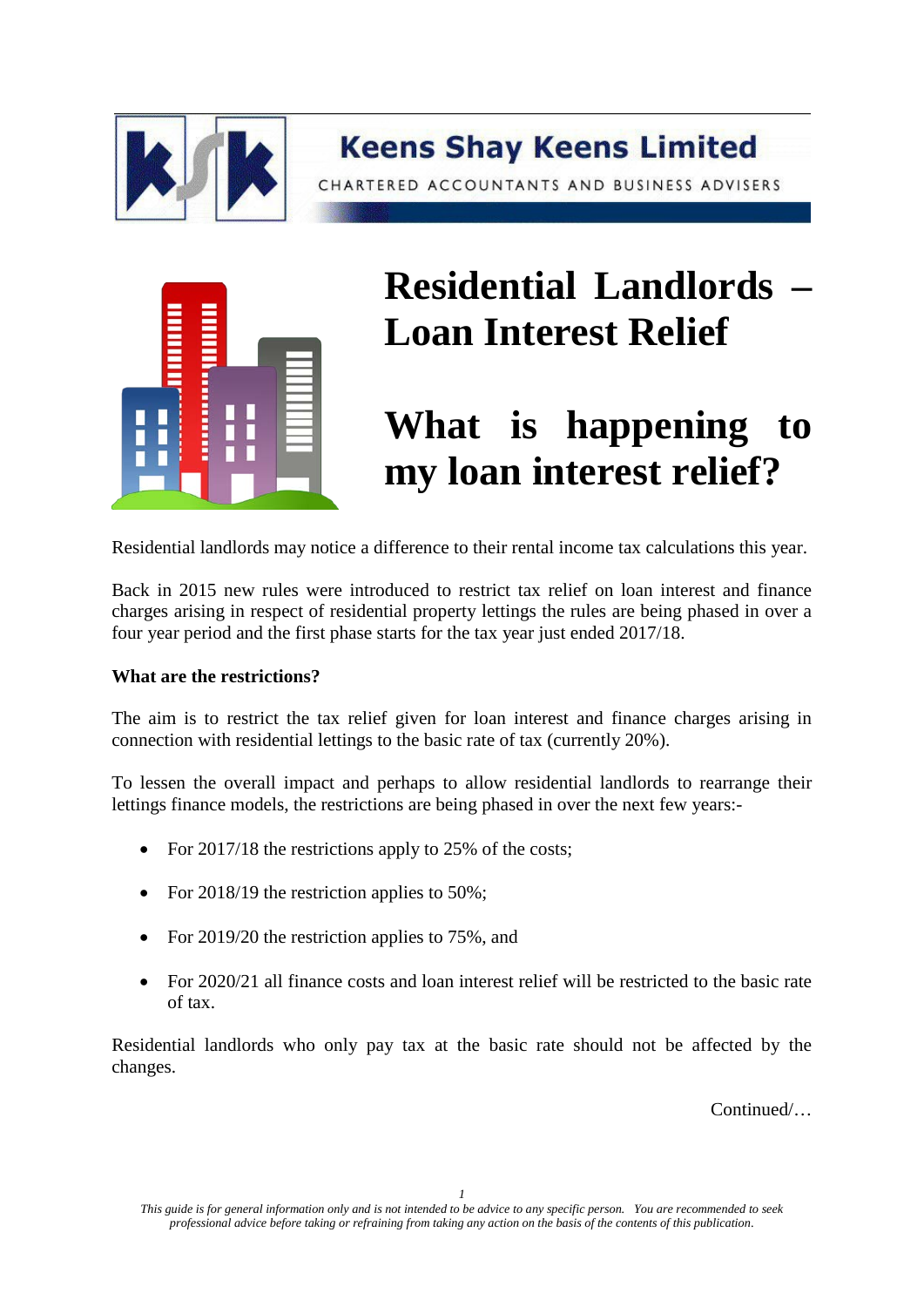## **So how does the restriction apply to my tax calculation?**

*Example 1:-*

*Tax year 2017/18*

*A residential landlord has earnings of £50,000 and rental income of £10,000. This means that the net rental income after expenses will be taxed at the higher rate of tax (currently 40%).*

*There are letting expenses of £2,000 and mortgage interest of £5,000. The tax computation on the residential letting income will be as follows:-*

| Rental income                   | 10,000    |
|---------------------------------|-----------|
| Less expenses                   | $-2,000$  |
| Mortgage interest (restricted)  |           |
| 5,000 x 75%                     | $-3,750$  |
| <b>Taxable Rental income</b>    | 4,250     |
| Tax at $40\%$                   | 1,700.00  |
| Restricted mortgage interest    |           |
| $(5,000 - 3,750 = 1,250)$ x 20% | $-250.00$ |
| Tax payable on rental income    | 1,450.00  |

The residential landlord's tax bill for 2017/18 compared to 2016/17 has increased by £250.00!

Moving forward to the year 2019/20 the tax relief on finance charges and loan interest will be restricted to 20% on 75% of costs.

*Example 2:-*

*Tax year 2019/20*

*A residential landlord has earnings of £50,000 and rental income of £10,000. This means that the net rental income after expenses will be taxed at the higher rate of tax (currently 40%).*

*There are letting expenses of £2,000 and mortgage interest of £5,000. The tax computation on the residential letting income will be as follows:-*

| Rental income                         | 10,000    |
|---------------------------------------|-----------|
| Less expenses                         | $-2,000$  |
| Mortgage interest (restricted)        |           |
| 5,000 x 25%                           | $-1,250$  |
| <b>Taxable Rental income</b>          | 6,750     |
| Tax at 40%                            | 2,700.00  |
| Restricted mortgage interest          |           |
| $(5,000 - 1,250 = 3,750) \times 20\%$ | $-750.00$ |
| Tax payable on rental income          | 1,950.00  |

Continued/…